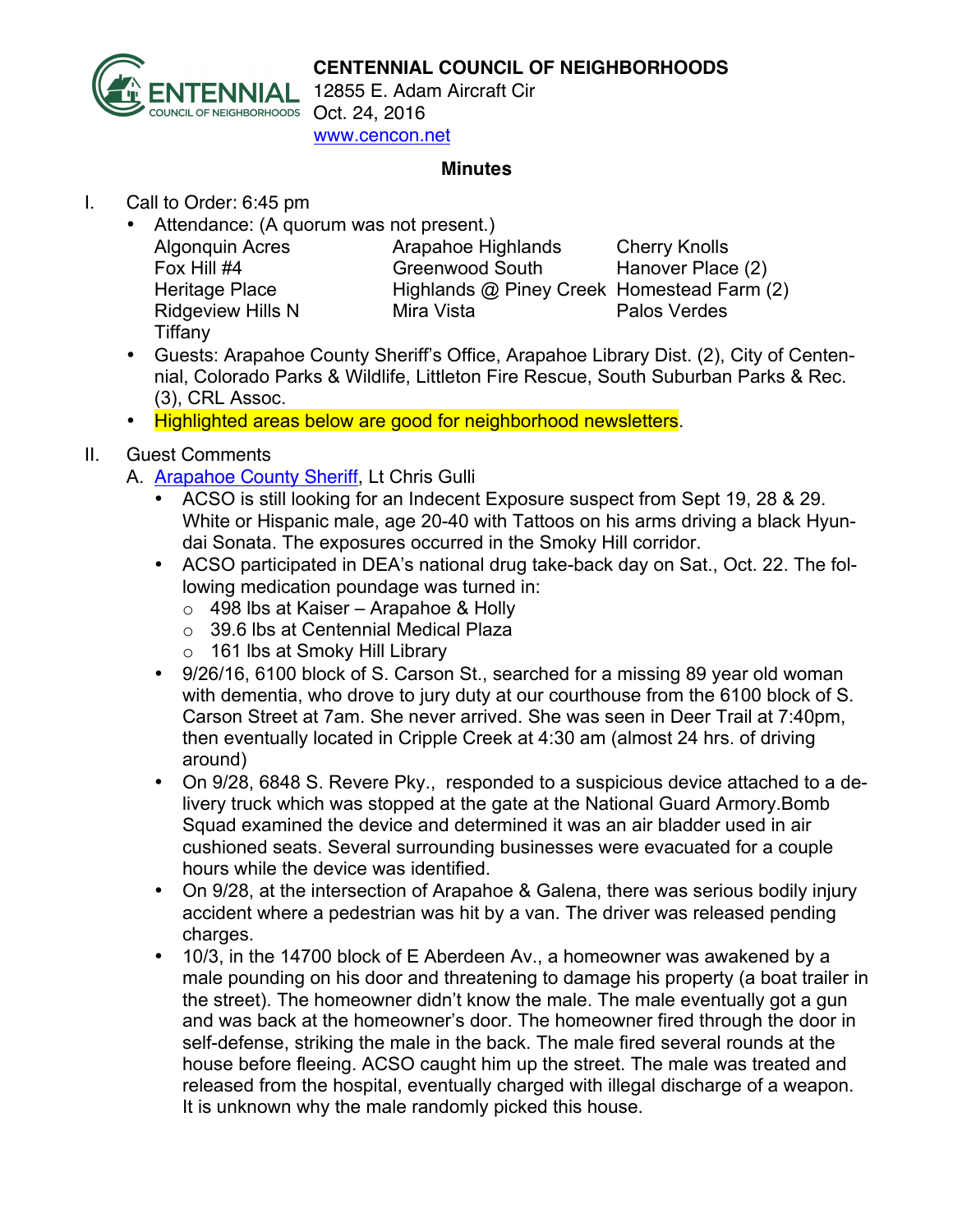- 10/12, at 20941 E. Smoky Hill Rd., there was an armed robbery of of the Subway store. Suspect still at large: white male, in his 20's, black ski mask, black handgun
- There was a burglary where badges and guns were taken and shots were fired at a home with a marijuana grow.
- B. Arapahoe Library District, Daisy Grice, Manager of Community Libraries
	- There will be an Evening with Authr Chris Bohjalian on Thurs., 1 Dec., 7pm, at the Denver Marriott Tech Center, 4900 S. Syracuse St.
		- o Bohjalian will speak about his life experiences, his heritage as an Armenian American and how both of these elements have influenced his writing.
		- o He has recently released novel *The Guest Room* earlier this year, and his newest novel, *The Sleepwalker*, arrives early in 2017.
		- $\circ$  Prior to the book talk, fans have a unique opportunity to learn more about the author by purchasing a VIP ticket. The VIP event, held at 6 pm, will feature an exclusive question and answer session, hors d'oeuvres and the opportunity to have the author sign his book which will be for sale from Tattered Cover.
	- Castlewood & Sheridan libraries nw offer bike repair stations with tools and an air pump for do-it-yourself basic bicycle tune up and repairs.
	- Castlewood & Smoky Hill libraries are now offering access to a device charger locker, these allow you to charge your phone or tablet in a secure environment while you use the library. These will be available at all our libraries soon.
	- Castlewood library will soon be piloting 2 "Fit Desks" which combine a work surface with a stationary bicycle. We are curious about whether patrons are interested in getting in some movement time while also working on a computer or reading a book.
	- Voting Information
		- $\circ$  Library locations involved in the Arapahoe County elections:
			- ∼ Kelver Library: Voter Service & Polling Center; 24-Hour Ballot Drop-Off
			- ∼ May Library: 24-Hour Ballot Drop-Off
			- ∼ Smoky Hill Library: Voter Service & Polling Center; 24-Hour Ballot Drop-Off
			- ∼ Southglenn Library: Voter Service & Polling Center & Ballot Drop-Off during Polling Center hours.
		- o Voter Service & Polling Center Hours:
			- ∼ Mon., Wed., Thurs., Fri., Oct. 24 Nov. 7: 9 am 5 pm
			- ∼ Tues., Oct. 25 & Nov. 1: 10 am 7 pm
			- ∼ Sat., Oct. 29 & Nov. 5: 9 am 3 pm
			- ∼ Tues., Nov. 8: 7 am 7 pm
		- o What can you do at a Voter Service & Polling Center?
			- ∼ Register to vote
			- ∼ Update your voter registration
			- ∼ Request a new or replacement ballot
			- ∼ Drop-off your voted mail ballot
			- ∼ Vote on an accessible electronic voting tablet
			- ∼ The ArapahoeVotes website, www.arapahoevotes.com, has great resources too.
- C. Arapahoe Park & Rec District, Delos Searle, Asst. District Manager: not present
- D. Fire Districts, Division Chief Jeff Tasker, Littleton Fire Dept.
	- Cunningham Fire, Littleton Fire, South Metro Fire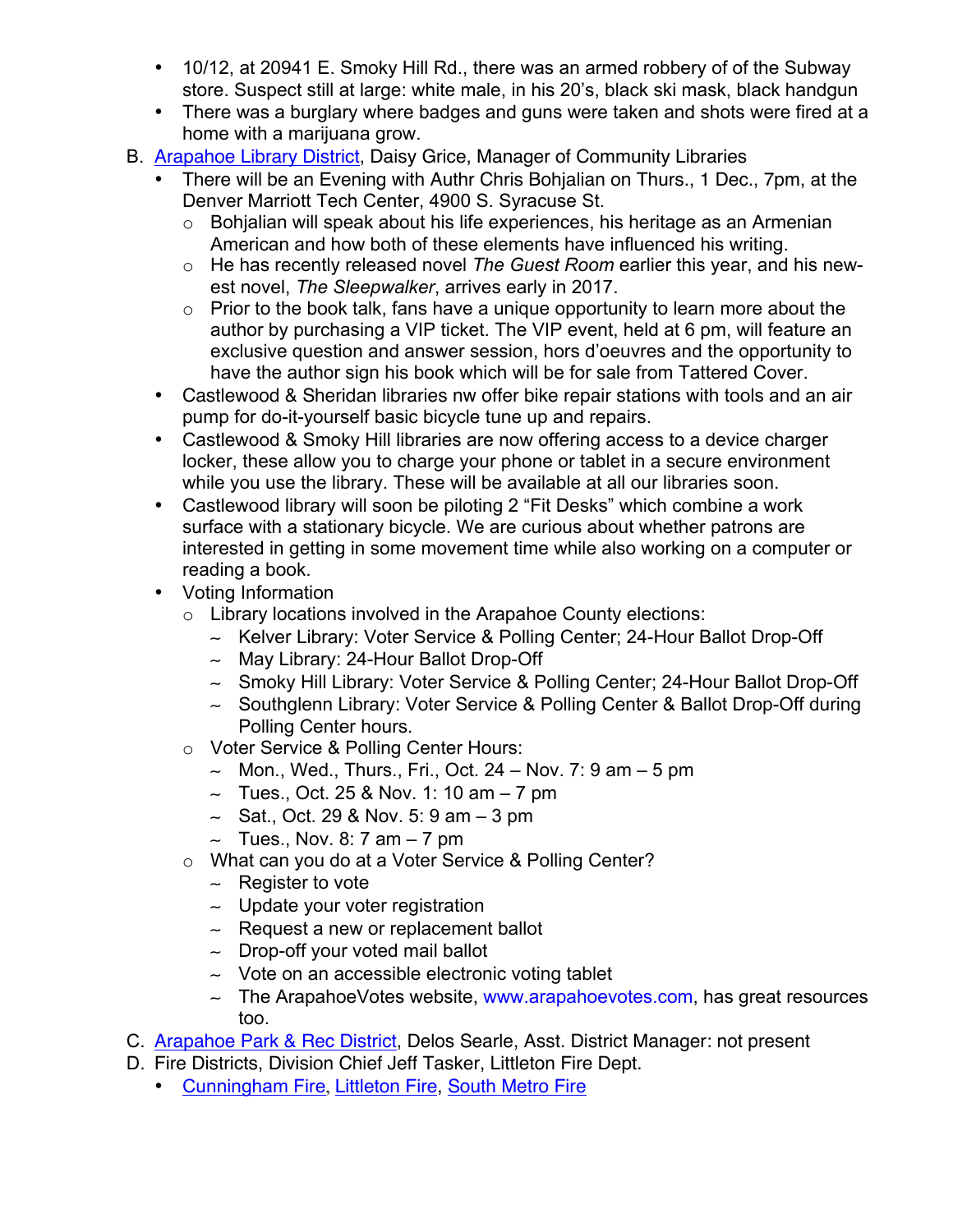- South Metro:
	- $\circ$  Flu shots: South Metro has partnered with DispatchHealth to offer free flu shots to the community. The clinic will be held at Station 34 on Sat., Oct. 29 from 9- 11am. The flu shots are available to adults and children ages 4 and older. No appointments necessary.
	- $\circ$  Wildland fires: South-area fire agencies have responded to several wildfires over the past few weeks. Some of the causes (including grinding operations, faulty incinerators, catalytic converters, tracer rounds, and animals on transformers) remind us that the simplest spark can be a serious threat in these dry, windy conditions. Now is a good time for you and your community to discuss steps to make your home and community safer. Homes adjacent to open space may want to explore mowing strips or other ways to lower the intensity the intensity of flames as they approach your fence line. Contact your fire district to discuss more
	- $\circ$  Centennial 101: A big thanks to the City of Centennial 101. We hope the information was helpful and that everyone enjoyed watching our fire-fighters compete to see who can put on all of their protective gear the fastest.
	- o Station 32: We are still in the planning stages and hope to have construction costs and finale site plans in the next month or so.
- Cunningham: Two new firefighters have started the Aurora Fire Academy.
- Littleton:
	- $\circ$  We have started a new academy with 5 new recruits.
	- $\circ$  We will be taking delivery on two new 4 door medic units in the next couple of weeks.
- Have a happy and safe Halloween.
- URGENT from Chief Jerry Rhodes of Cunningham:
- HOA Leadership and Property Managers,

The Cunningham Fire Protection District needs your opinion. We have included the link below for a survey that will help direct our agency and help us with our accreditation. If you or one of your community leaders would be kind enough to com-plete the survey, it would really help us.Questionnaire and Service Priority Survey

Towards the end of this survey you will see this question. If you are comfortable, please provide your name, address, and phone number, so you can be credited for your involvement in the survey. Your name will be kept separate from the results of the survey. If you are not comfortable including your name, please put HOA/Property Management in the box.

Thank you for your assistance. Have a fire free day.

# **Fire Chief Jerry Rhodes**, **Cunningham Fire Protection District**, **303-755-9202**

- E. South Suburban Park & Rec District, Teresa Cope, Communications Director
	- See the SSPRD info sheet linked below these minutes.
	- Cope talked about the Strategic Plan for SSPRD. There will be public workshops presented on 11/10 at Goodson and 11/17 at Lone Tree Golf Course.
	- A coat drive will be held again this year in conjunction with 7News/Dependable Cleaners. Drop offs at every rec center through Nov.
	- Parkinson Disease wellness classes and Friday Walkabouts were also discussed.
- III. City of Centennial, Steve Greer, Director of Community Development Dept.
	- A. Coyotes in areas of Centennial